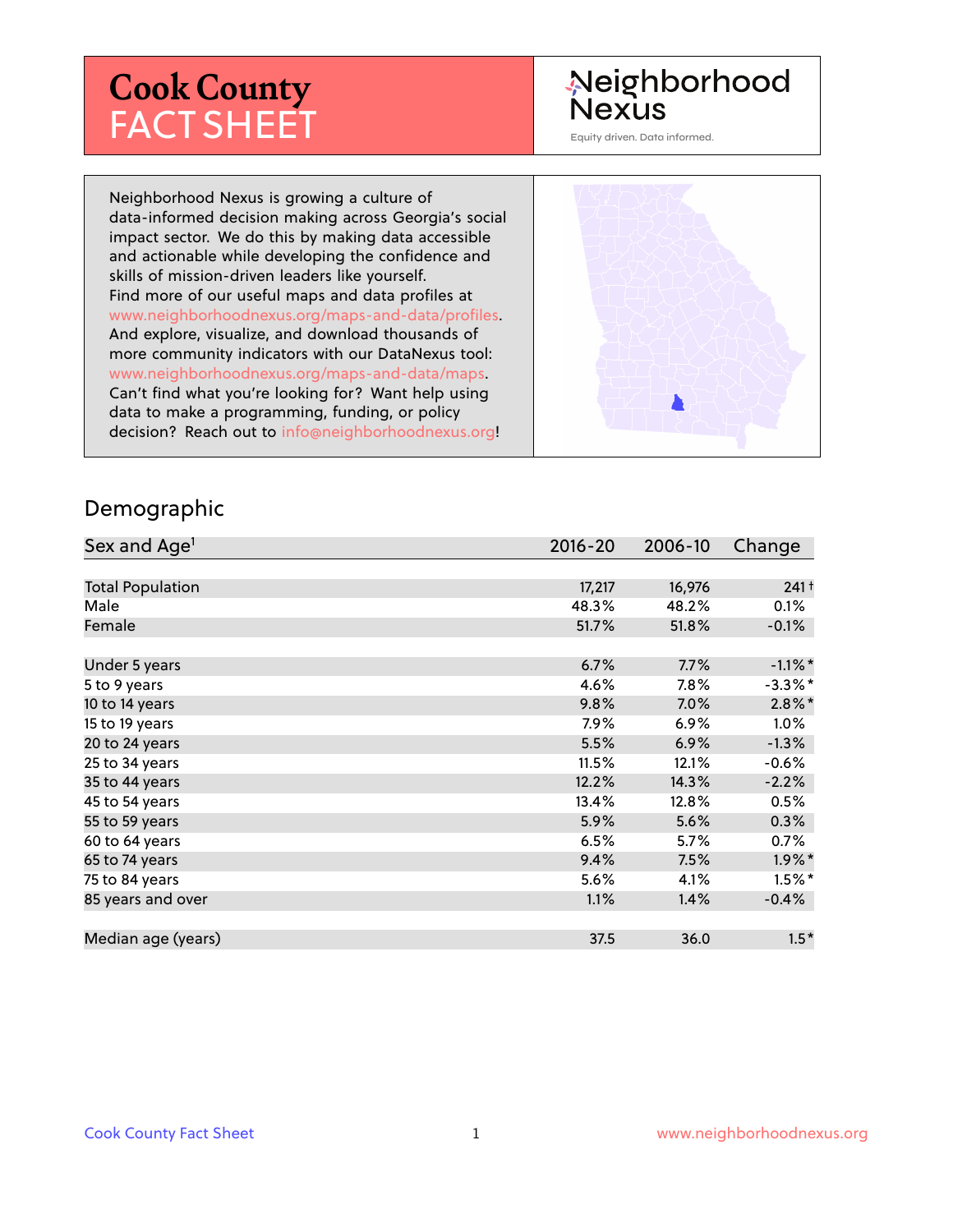# Demographic, continued...

| Race <sup>2</sup>                                            | $2016 - 20$ | 2006-10 | Change           |
|--------------------------------------------------------------|-------------|---------|------------------|
| <b>Total population</b>                                      | 17,217      | 16,976  | 241 <sup>†</sup> |
| One race                                                     | 97.6%       | 99.1%   | $-1.5%$ *        |
| White                                                        | 68.6%       | 66.6%   | $2.0\%$ *        |
| <b>Black or African American</b>                             | 27.4%       | 28.7%   | $-1.4\%$ *       |
| American Indian and Alaska Native                            | 0.0%        | 0.6%    | $-0.6%$          |
| Asian                                                        | 0.9%        | 0.0%    | 0.9%             |
| Native Hawaiian and Other Pacific Islander                   | 0.0%        | 0.0%    | 0.0%             |
| Some other race                                              | 0.8%        | 3.1%    | $-2.4\%$ *       |
| Two or more races                                            | 2.4%        | 0.9%    | $1.5\%$ *        |
| Race alone or in combination with other race(s) <sup>3</sup> | $2016 - 20$ | 2006-10 | Change           |
| Total population                                             | 17,217      | 16,976  | 241 <sup>†</sup> |
| White                                                        | 70.7%       | 67.3%   | $3.3\%$ *        |
| <b>Black or African American</b>                             | 28.4%       | 29.1%   | $-0.7%$          |
| American Indian and Alaska Native                            | 0.4%        | 0.8%    | $-0.4%$          |
| Asian                                                        | 1.7%        | 0.3%    | $1.4\%$ *        |
| Native Hawaiian and Other Pacific Islander                   | 0.0%        | 0.1%    | $-0.1%$          |
| Some other race                                              | 1.2%        | 3.1%    | $-1.9%$ *        |
| Hispanic or Latino and Race <sup>4</sup>                     | $2016 - 20$ | 2006-10 | Change           |
| <b>Total population</b>                                      | 17,217      | 16,976  | 241 <sup>†</sup> |
| Hispanic or Latino (of any race)                             | 5.8%        | 5.8%    | $0.1\%$ t        |
| Not Hispanic or Latino                                       | 94.2%       | 94.2%   | $-0.1%$ †        |
| White alone                                                  | 64.4%       | 64.7%   | $-0.3%$          |
| Black or African American alone                              | 27.3%       | 28.6%   | $-1.3\%$ *       |
| American Indian and Alaska Native alone                      | $0.0\%$     | 0.1%    | $-0.1%$          |
| Asian alone                                                  | 0.9%        | 0.0%    | 0.9%             |
| Native Hawaiian and Other Pacific Islander alone             | 0.0%        | 0.0%    | 0.0%             |
| Some other race alone                                        | 0.0%        | 0.0%    | 0.0%             |
| Two or more races                                            | 1.6%        | 0.8%    | 0.8%             |
| U.S. Citizenship Status <sup>5</sup>                         | $2016 - 20$ | 2006-10 | Change           |
| Foreign-born population                                      | 462         | 576     | $-114$           |
| Naturalized U.S. citizen                                     | 35.5%       | 15.5%   | 20.0%*           |
| Not a U.S. citizen                                           | 64.5%       | 84.5%   | $-20.0%$         |
| Citizen, Voting Age Population <sup>6</sup>                  | $2016 - 20$ | 2006-10 | Change           |
|                                                              |             |         |                  |
| Citizen, 18 and over population                              | 12,536      | 11,902  | 634*             |
| Male                                                         | 47.4%       | 47.1%   | 0.3%             |
| Female                                                       | 52.6%       | 52.9%   | $-0.3%$          |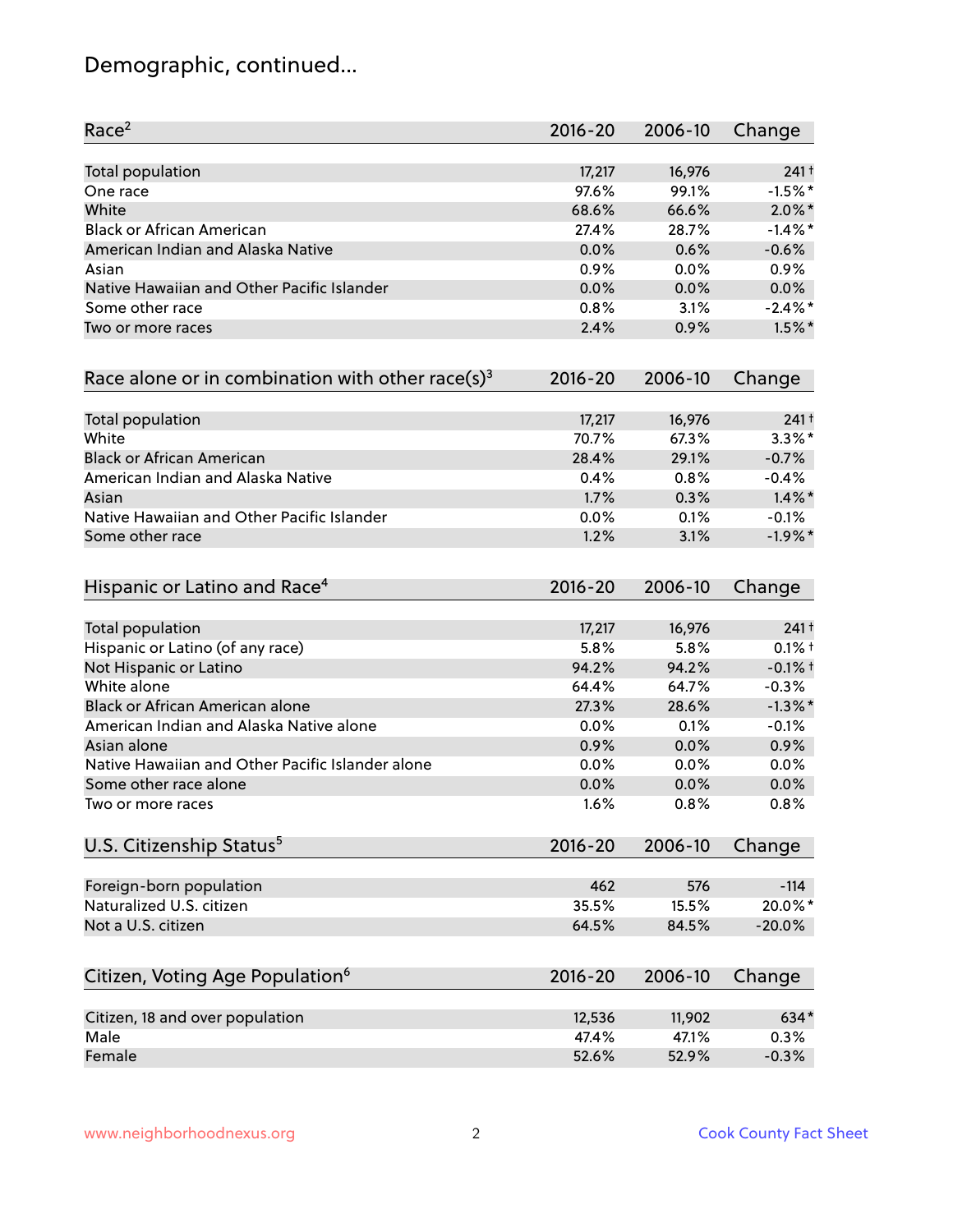#### Economic

| Income <sup>7</sup>                                 | $2016 - 20$ | 2006-10 | Change     |
|-----------------------------------------------------|-------------|---------|------------|
|                                                     |             |         |            |
| All households                                      | 6,202       | 6,417   | $-215$     |
| Less than \$10,000                                  | 11.0%       | 13.6%   | $-2.6%$    |
| \$10,000 to \$14,999                                | 7.7%        | 8.3%    | $-0.6%$    |
| \$15,000 to \$24,999                                | 14.9%       | 18.3%   | $-3.4%$    |
| \$25,000 to \$34,999                                | 12.3%       | 15.2%   | $-2.9%$    |
| \$35,000 to \$49,999                                | 12.7%       | 13.1%   | $-0.4%$    |
| \$50,000 to \$74,999                                | 16.9%       | 16.1%   | 0.9%       |
| \$75,000 to \$99,999                                | 11.2%       | 9.3%    | 1.9%       |
| \$100,000 to \$149,999                              | 7.8%        | 4.9%    | 2.9%       |
| \$150,000 to \$199,999                              | 3.4%        | 0.3%    | $3.1\%$ *  |
| \$200,000 or more                                   | 2.1%        | 0.9%    | $1.2\%$ *  |
| Median household income (dollars)                   | 40,943      | 31,390  | $9,553*$   |
| Mean household income (dollars)                     | 55,801      | 42,245  | 13,556*    |
| With earnings                                       | 69.3%       | 75.4%   | $-6.0\%$ * |
| Mean earnings (dollars)                             | 61,915      | 44,935  | 16,981*    |
| <b>With Social Security</b>                         | 37.6%       | 33.7%   | 3.9%       |
| Mean Social Security income (dollars)               | 16,465      | 12,577  | 3,888*     |
| With retirement income                              | 17.8%       | 9.4%    | $8.3\%$ *  |
| Mean retirement income (dollars)                    | 20,436      | 20,756  | $-321$     |
| With Supplemental Security Income                   | $6.8\%$     | 7.9%    | $-1.1%$    |
| Mean Supplemental Security Income (dollars)         | 8,648       | 6,281   | 2,367      |
| With cash public assistance income                  | 1.8%        | 0.3%    | $1.5%$ *   |
| Mean cash public assistance income (dollars)        | 3,556       | 1,806   | $1,750*$   |
| With Food Stamp/SNAP benefits in the past 12 months | 18.1%       | 19.9%   | $-1.9%$    |
|                                                     |             |         |            |
| Families                                            | 4,284       | 4,405   | $-121$     |
| Less than \$10,000                                  | 6.3%        | 8.3%    | $-1.9%$    |
| \$10,000 to \$14,999                                | 6.0%        | 8.8%    | $-2.7%$    |
| \$15,000 to \$24,999                                | 12.0%       | 16.5%   | $-4.5%$    |
| \$25,000 to \$34,999                                | 14.1%       | 15.2%   | $-1.1%$    |
| \$35,000 to \$49,999                                | 16.2%       | 11.6%   | 4.5%       |
| \$50,000 to \$74,999                                | 14.7%       | 20.4%   | $-5.6%$    |
| \$75,000 to \$99,999                                | 12.1%       | 11.0%   | 1.1%       |
| \$100,000 to \$149,999                              | 10.7%       | 6.5%    | 4.1%       |
| \$150,000 to \$199,999                              | 4.9%        | 0.3%    | 4.6%*      |
| \$200,000 or more                                   | 2.9%        | 1.4%    | $1.5\%$ *  |
| Median family income (dollars)                      | 48,387      | 37,352  | 11,035     |
| Mean family income (dollars)                        | 65,329      | 48,407  | 16,923*    |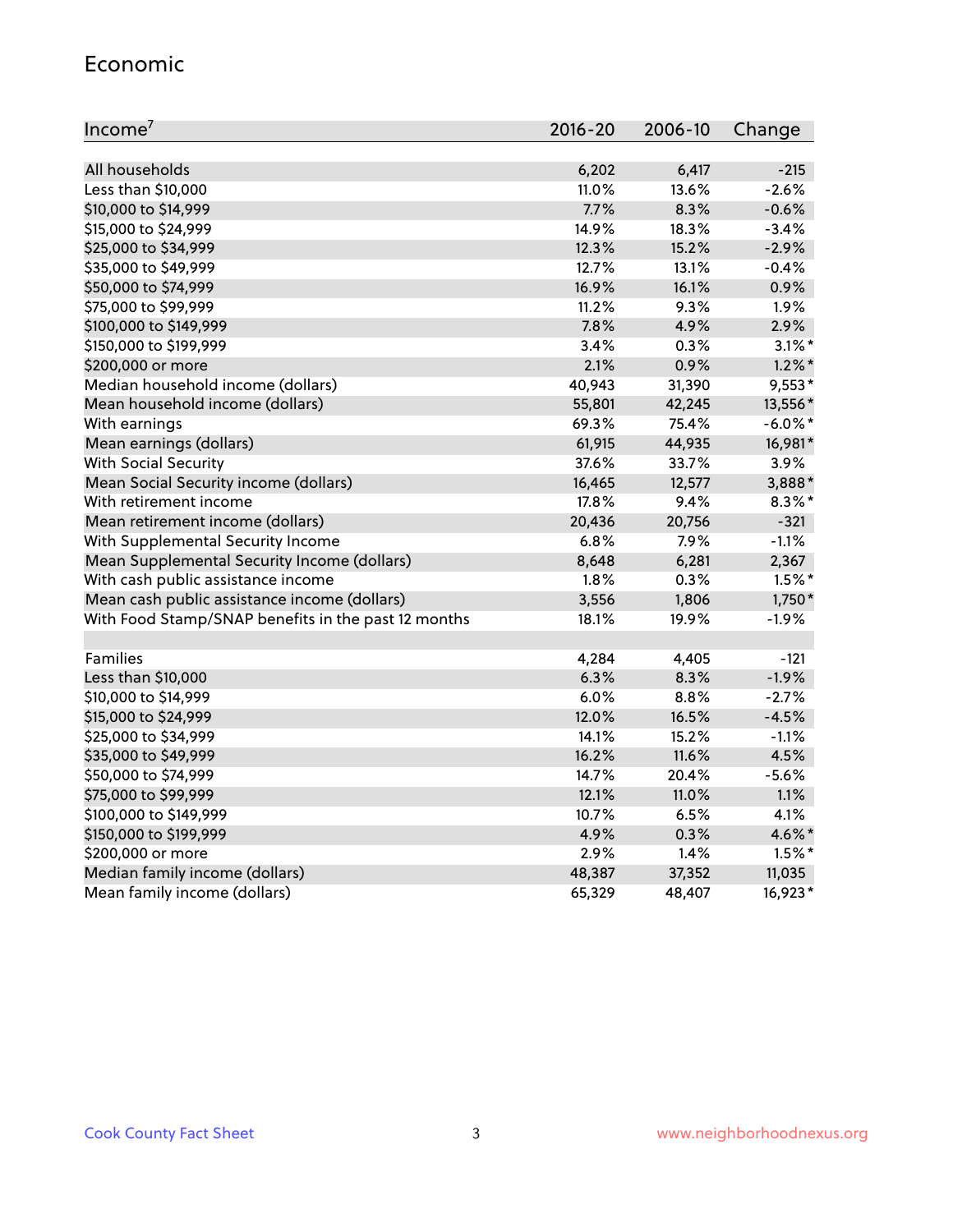### Economic, continued...

| Income, continued <sup>8</sup>                           | $2016 - 20$ | 2006-10 | Change   |
|----------------------------------------------------------|-------------|---------|----------|
|                                                          |             |         |          |
| Nonfamily households                                     | 1,918       | 2,012   | $-94$    |
| Median nonfamily income (dollars)                        | 19,187      | 18,937  | 250      |
| Mean nonfamily income (dollars)                          | 29,089      | 26,896  | 2,193    |
|                                                          |             |         |          |
| Median earnings for workers (dollars)                    | 29,778      | 22,626  | $7,152*$ |
| Median earnings for male full-time, year-round workers   | 39,102      | 32,853  | $6,249*$ |
| (dollars)                                                |             |         |          |
| Median earnings for female full-time, year-round workers | 33,243      | 25,122  | $8,121*$ |
| (dollars)                                                |             |         |          |
|                                                          |             |         |          |
| Per capita income (dollars)                              | 20,769      | 16,528  | $4,241*$ |
|                                                          |             |         |          |
| Families and People Below Poverty Level <sup>9</sup>     | $2016 - 20$ | 2006-10 | Change   |
|                                                          |             |         |          |
| <b>All families</b>                                      | 16.3%       | 21.3%   | $-5.0%$  |
| With related children under 18 years                     | 23.0%       | 27.0%   | $-4.0%$  |
| With related children under 5 years only                 | 19.8%       | 12.1%   | 7.6%     |
| Married couple families                                  | 9.1%        | 14.9%   | $-5.8%$  |
| With related children under 18 years                     | 10.9%       | 18.4%   | $-7.6%$  |
| With related children under 5 years only                 | 6.5%        | 15.4%   | $-8.9%$  |
| Families with female householder, no husband present     | 43.5%       | 39.8%   | 3.7%     |
| With related children under 18 years                     | 51.1%       | 45.4%   | 5.7%     |
| With related children under 5 years only                 | 55.1%       | 13.6%   | 41.5%*   |
|                                                          |             |         |          |
| All people                                               | 21.0%       | 23.3%   | $-2.3%$  |
| Under 18 years                                           | 28.7%       | 29.9%   | $-1.2%$  |
| Related children under 18 years                          | 28.7%       | 29.2%   | $-0.5%$  |
| Related children under 5 years                           | 32.6%       | 24.4%   | 8.2%     |
| Related children 5 to 17 years                           | 27.3%       | 31.1%   | $-3.8%$  |
| 18 years and over                                        | 18.4%       | 20.7%   | $-2.3%$  |
| 18 to 64 years                                           | 18.4%       | 20.2%   | $-1.9%$  |
| 65 years and over                                        | 18.7%       | 23.3%   | $-4.6%$  |
| People in families                                       | 17.6%       | 20.9%   | $-3.3%$  |
| Unrelated individuals 15 years and over                  | 37.3%       | 35.4%   | 1.9%     |
|                                                          |             |         |          |
| Non-Hispanic white people                                | 16.2%       | 16.6%   | $-0.4%$  |
| Black or African-American people                         | 33.3%       | 34.2%   | $-0.9%$  |
| Asian people                                             | 0.0%        | (X)     | $(X)$ +  |
| Hispanic or Latino people                                | 20.6%       | 34.3%   | $-13.7%$ |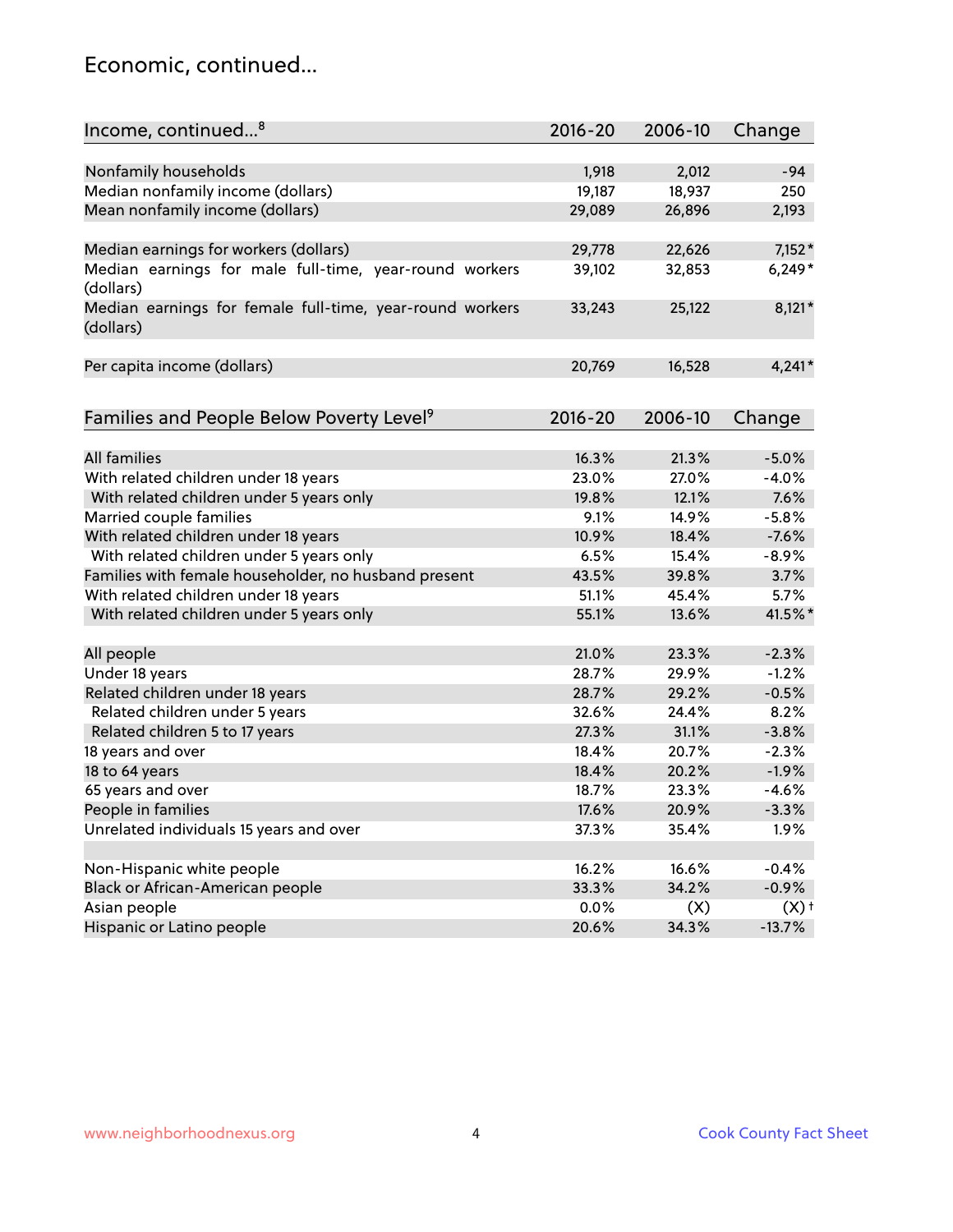# Employment

| Employment Status <sup>10</sup>                                                               | 2010        | 2020    | Change     |
|-----------------------------------------------------------------------------------------------|-------------|---------|------------|
| In Labor Force                                                                                | 8,102       | 7,885   | 7,885      |
| <b>Unemployment Rate</b>                                                                      | 4.7%        | 11.7%   | $-7.0%$    |
| Industry <sup>11</sup>                                                                        | $2016 - 20$ | 2006-10 | Change     |
|                                                                                               |             |         |            |
| Civilian employed population 16 years and over                                                | 7,273       | 7,189   | 84         |
| Agriculture, forestry, fishing and hunting, and mining                                        | 3.4%        | 3.4%    | $-0.1%$    |
| Construction                                                                                  | 7.5%        | 12.7%   | $-5.2\%$ * |
| Manufacturing                                                                                 | 13.0%       | 15.8%   | $-2.8%$    |
| Wholesale trade                                                                               | 3.5%        | 2.2%    | 1.3%       |
| Retail trade                                                                                  | 17.5%       | 10.1%   | $7.4\%$ *  |
| Transportation and warehousing, and utilities                                                 | 6.0%        | 7.2%    | $-1.2%$    |
| Information                                                                                   | 0.3%        | 1.2%    | $-0.9%$    |
| Finance and insurance, and real estate and rental and leasing                                 | 4.7%        | 5.0%    | $-0.3%$    |
| Professional, scientific, and management, and administrative<br>and waste management services | 7.2%        | 5.3%    | 1.9%       |
| Educational services, and health care and social assistance                                   | 19.6%       | 22.2%   | $-2.6%$    |
| Arts, entertainment, and recreation, and accommodation and<br>food services                   | 5.7%        | 6.1%    | $-0.4%$    |
| Other services, except public administration                                                  | 7.1%        | 4.7%    | 2.4%       |
| Public administration                                                                         | 4.6%        | 4.1%    | 0.5%       |
| Occupation <sup>12</sup>                                                                      | $2016 - 20$ | 2006-10 | Change     |
|                                                                                               |             |         |            |
| Civilian employed population 16 years and over                                                | 7,273       | 7,189   | 84         |
| Management, business, science, and arts occupations                                           | 27.1%       | 26.8%   | 0.3%       |
| Service occupations                                                                           | 14.9%       | 13.2%   | 1.7%       |
| Sales and office occupations                                                                  | 24.3%       | 22.6%   | 1.7%       |
| Natural<br>and<br>maintenance<br>resources,<br>construction,<br>occupations                   | 12.1%       | 17.7%   | $-5.6\%$ * |
| Production, transportation, and material moving occupations                                   | 21.6%       | 19.8%   | 1.9%       |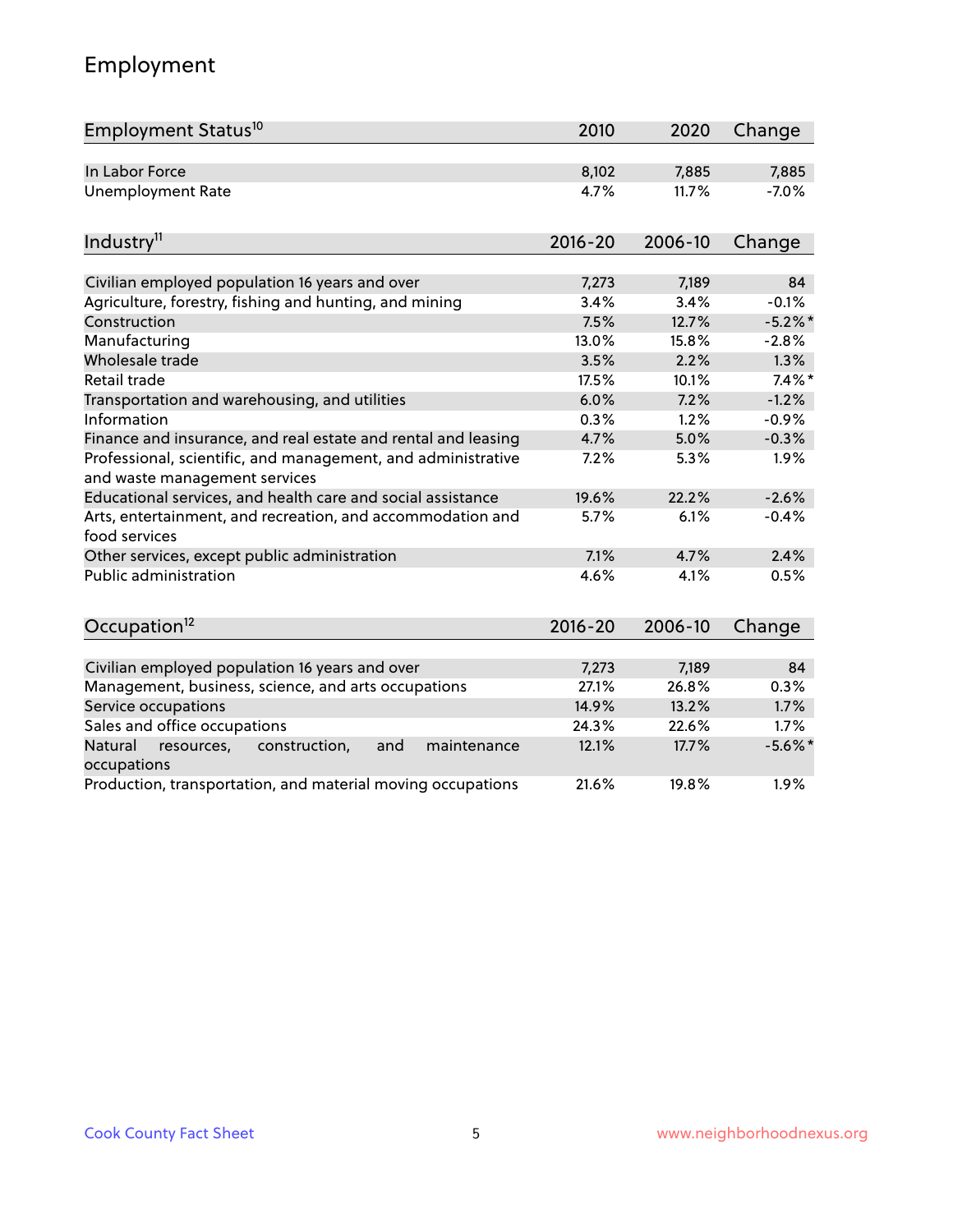# Employment, continued...

| Class of Worker <sup>13</sup>                          | $2016 - 20$ | 2006-10 | Change   |
|--------------------------------------------------------|-------------|---------|----------|
| Civilian employed population 16 years and over         | 7,273       | 7,189   | 84       |
| Private wage and salary workers                        | 78.4%       | 75.3%   | 3.1%     |
| Government workers                                     | 13.3%       | 17.5%   | $-4.1%$  |
| Self-employed in own not incorporated business workers | 8.0%        | 7.0%    | 1.0%     |
| <b>Unpaid family workers</b>                           | 0.2%        | 0.2%    | $-0.0%$  |
|                                                        |             |         |          |
| Job Flows <sup>14</sup>                                | 2019        | 2010    | Change   |
| Total Jobs in county                                   | 4,195       | 4,339   | $-144$   |
| Held by residents of county                            | 46.0%       | 50.3%   | $-4.3%$  |
|                                                        | 54.0%       | 49.7%   | 4.3%     |
| Held by non-residents of county                        |             |         |          |
| Jobs by Industry Sector <sup>15</sup>                  | 2019        | 2010    | Change   |
| Total Jobs in county                                   | 4,195       | 4,339   | $-144$   |
| Goods Producing sectors                                | 27.8%       | 32.8%   | $-5.0%$  |
| Trade, Transportation, and Utilities sectors           | 15.3%       | 16.8%   | $-1.5%$  |
| All Other Services sectors                             | 56.9%       | 50.4%   | 6.5%     |
|                                                        |             |         |          |
| Total Jobs in county held by county residents          | 1,930       | 2,184   | $-254$   |
| <b>Goods Producing sectors</b>                         | 28.0%       | 30.6%   | $-2.6%$  |
| Trade, Transportation, and Utilities sectors           | 13.3%       | 11.9%   | 1.4%     |
| All Other Services sectors                             | 58.8%       | 57.6%   | 1.2%     |
| Jobs by Earnings <sup>16</sup>                         | 2019        | 2010    | Change   |
|                                                        |             |         |          |
| Total Jobs in county                                   | 4,195       | 4,339   | $-144$   |
| Jobs with earnings \$1250/month or less                | 31.9%       | 35.4%   | $-3.4%$  |
| Jobs with earnings \$1251/month to \$3333/month        | 39.9%       | 46.0%   | $-6.0%$  |
| Jobs with earnings greater than \$3333/month           | 28.1%       | 18.7%   | 9.5%     |
| Total Jobs in county held by county residents          | 1,930       | 2,184   | $-254$   |
| Jobs with earnings \$1250/month or less                | 34.4%       | 35.9%   | $-1.5%$  |
| Jobs with earnings \$1251/month to \$3333/month        | 42.1%       | 47.8%   | $-5.7\%$ |
| Jobs with earnings greater than \$3333/month           | 23.5%       | 16.3%   | 7.2%     |
|                                                        |             |         |          |
| Jobs by Age of Worker <sup>17</sup>                    | 2019        | 2010    | Change   |
| Total Jobs in county                                   | 4,195       | 4,339   | $-144$   |
| Jobs with workers age 29 or younger                    | 22.9%       | 22.1%   | 0.7%     |
| Jobs with workers age 30 to 54                         | 53.7%       | 57.1%   | $-3.4%$  |
| Jobs with workers age 55 or older                      | 23.5%       | 20.8%   | 2.7%     |
|                                                        |             |         |          |
| Total Jobs in county held by county residents          | 1,930       | 2,184   | $-254$   |
| Jobs with workers age 29 or younger                    | 21.5%       | 19.3%   | 2.2%     |
| Jobs with workers age 30 to 54                         | 52.5%       | 57.2%   | $-4.7%$  |
| Jobs with workers age 55 or older                      | 26.0%       | 23.5%   | 2.5%     |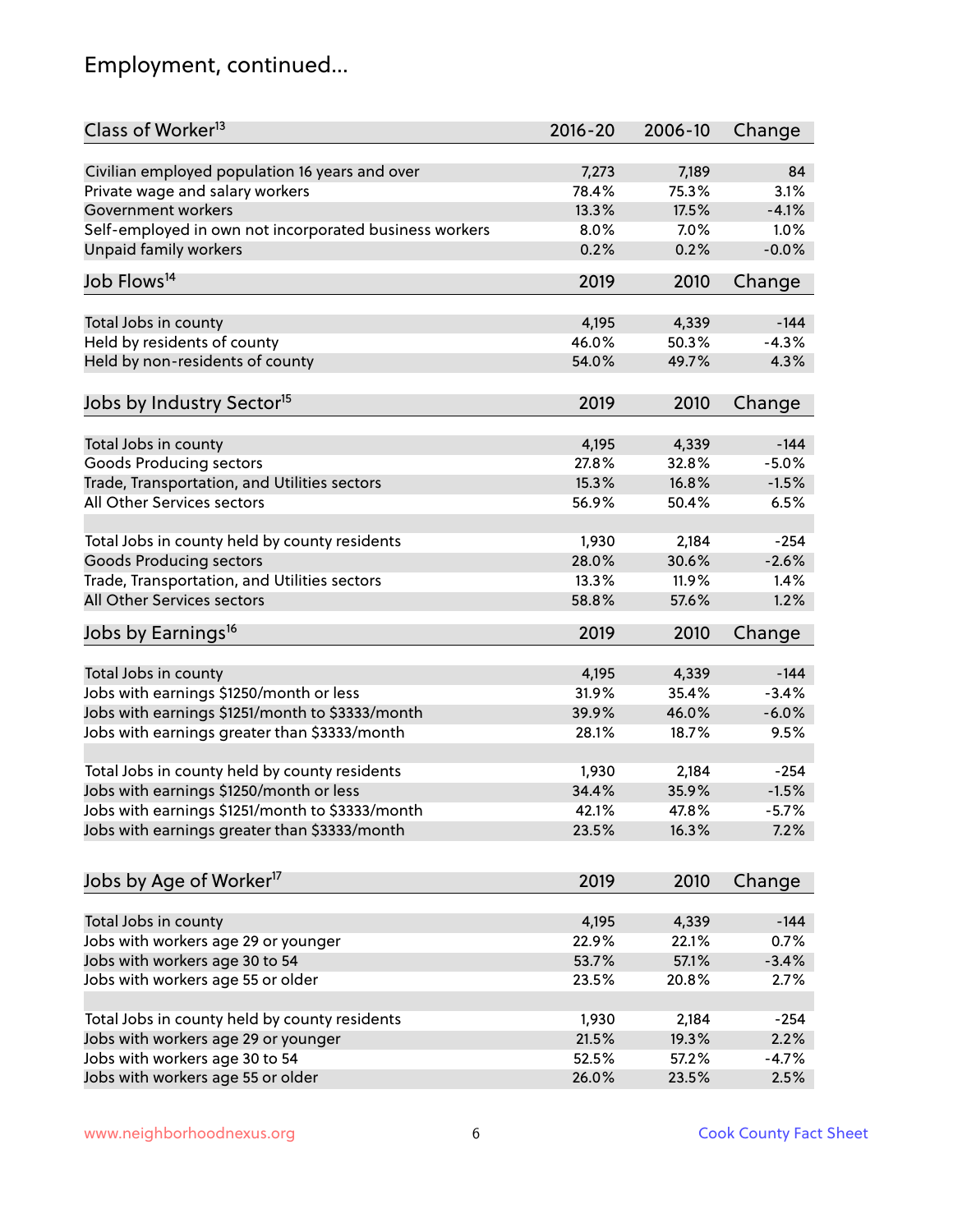#### Education

| Early Learning <sup>18</sup>                        |             |         | 2022         |
|-----------------------------------------------------|-------------|---------|--------------|
| Licensed Capacity of Early Learning Centers         |             |         | 273          |
| Licenced capacity per 1,000 children ages 0-4       |             |         | 252.5        |
| School Enrollment <sup>19</sup>                     | 2022        | 2010    | Change       |
|                                                     |             |         |              |
| <b>Enrolled in Public School</b>                    | 3,089       | 3,339   | $-250$       |
| White                                               | 49.6%       | 53.6%   | $-4.0%$      |
| <b>Black or African-American</b>                    | 33.2%       | 33.6%   | $-0.5%$      |
| Asian                                               | 0.9%        | 1.3%    | $-0.4%$      |
| <b>Native American</b>                              | 0.4%        | 0.0%    | 0.4%         |
| Pacific Islander                                    | 0.0%        | 0.0%    | 0.0%         |
| <b>Biracial or Multi-Racial</b>                     | 4.7%        | 2.9%    | 1.8%         |
| Hispanic or Latino                                  | 11.2%       | 8.4%    | 2.8%         |
| Georgia Milestones: 3rd Grade Reading <sup>20</sup> |             |         | 2019         |
| Number of Students Tested                           |             |         |              |
|                                                     |             |         | 226<br>28.8% |
| Proficient or Distinguished                         |             |         |              |
| Georgia Milestones: 8th Grade Math <sup>21</sup>    |             |         | 2019         |
| Number of Students Tested                           |             |         | 217          |
| Proficient or Distinguished                         |             |         | 41.9%        |
| Graduation Rates <sup>22</sup>                      | 2021        | 2012    | Change       |
|                                                     |             |         |              |
| Cohort                                              | 211         | 221     | $-10$        |
| <b>High School Graduation Rate</b>                  | 95.7%       | 76.5%   | 19.3%        |
| Educational Attainment <sup>23</sup>                | $2016 - 20$ | 2006-10 | Change       |
| Population 25 years and over                        | 11,287      | 10,813  | 474*         |
| Less than 9th grade                                 | 5.5%        | 9.3%    | $-3.8\%$ *   |
| 9th to 12th grade, no diploma                       | 13.8%       | 18.5%   | $-4.7\%$ *   |
| High school graduate (includes equivalency)         | 32.8%       | 37.8%   | $-5.0\%$ *   |
| Some college, no degree                             | 22.5%       | 18.8%   | 3.7%         |
| Associate's degree                                  | 9.7%        | 5.2%    | 4.5%*        |
| Bachelor's degree                                   | 9.5%        | 6.9%    |              |
|                                                     |             |         | $2.6\%$ *    |
| Graduate or professional degree                     | 6.2%        | 3.5%    | $2.7\%$ *    |
| Percent high school graduate or higher              | 80.7%       | 72.2%   | $8.5\%$ *    |
| Percent bachelor's degree or higher                 | 15.7%       | 10.4%   | $5.3\%$ *    |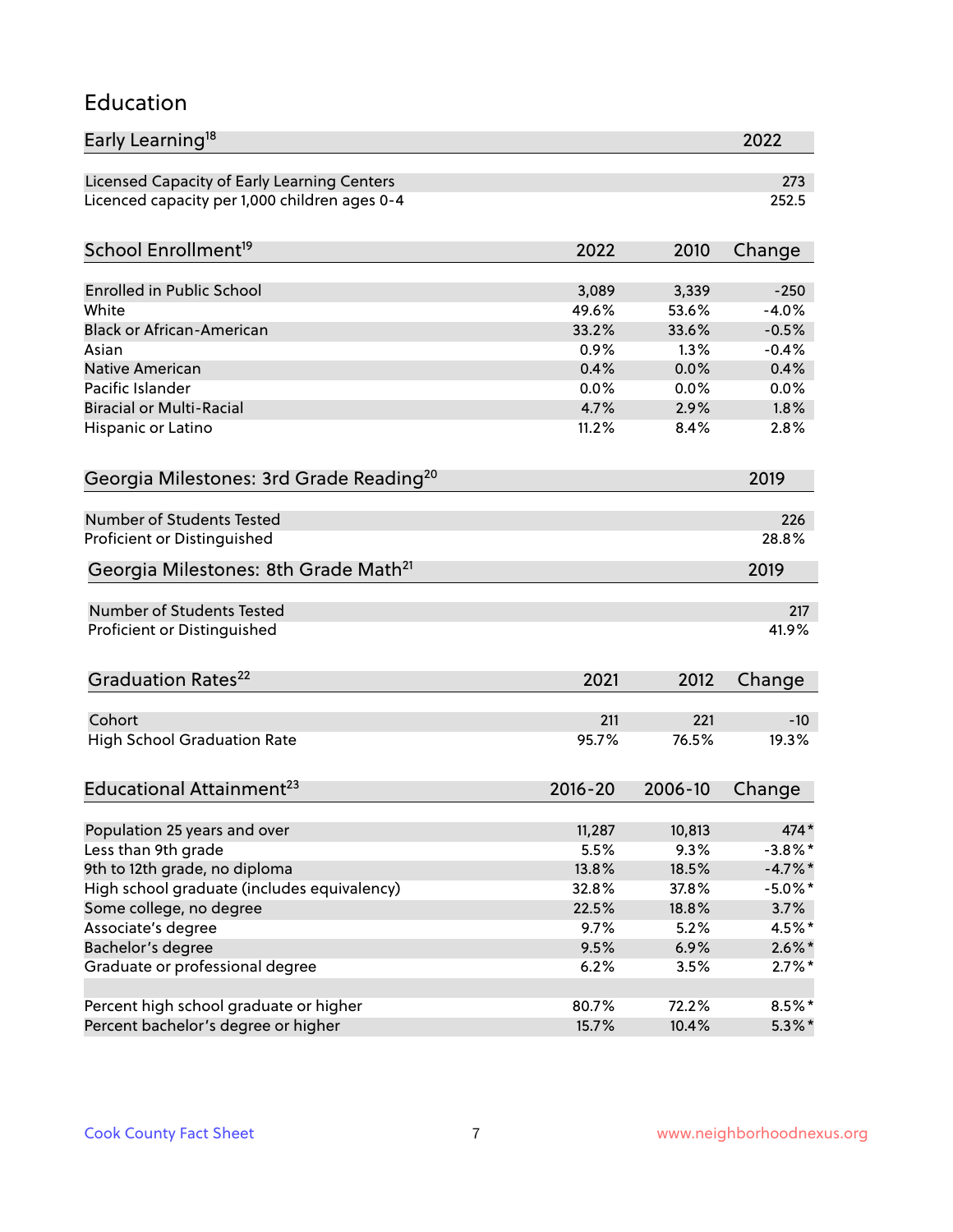### Housing

| Total households<br>6,202<br>$-215$<br>6,417<br>Family households (families)<br>69.1%<br>68.6%<br>0.4%<br>With own children under 18 years<br>30.7%<br>30.2%<br>0.5%<br>Married-couple family<br>1.7%<br>49.8%<br>48.1%<br>With own children of the householder under 18 years<br>21.2%<br>17.8%<br>3.4%<br>Male householder, no wife present, family<br>6.6%<br>5.4%<br>1.2%<br>With own children of the householder under 18 years<br>2.5%<br>3.1%<br>$-0.6%$<br>Female householder, no husband present, family<br>12.8%<br>15.2%<br>$-2.4%$<br>With own children of the householder under 18 years<br>7.0%<br>$-2.3\%$ *<br>9.3%<br>Nonfamily households<br>30.9%<br>31.4%<br>$-0.4%$<br>Householder living alone<br>27.5%<br>0.3%<br>27.1%<br>65 years and over<br>15.0%<br>$3.6\%$ *<br>11.4%<br>34.2%<br>1.3%<br>Households with one or more people under 18 years<br>35.5%<br>Households with one or more people 65 years and over<br>34.0%<br>24.9%<br>$9.1\%$ *<br>$0.15*$<br>Average household size<br>2.75<br>2.59<br>Average family size<br>3.28<br>3.16<br>0.13<br>Housing Occupancy <sup>25</sup><br>$2016 - 20$<br>2006-10<br>Change<br>Total housing units<br>7,456<br>7,191<br>$265*$<br>Occupied housing units<br>83.2%<br>89.2%<br>$-6.1\%$ *<br>Vacant housing units<br>$6.1\%$ *<br>16.8%<br>10.8%<br>0.8<br>1.4<br>$-0.7$<br>Homeowner vacancy rate<br>6.5<br>9.4<br>$-2.9$<br>Rental vacancy rate<br>Units in Structure <sup>26</sup><br>2016-20<br>2006-10<br>Change<br>Total housing units<br>7,456<br>7,191<br>$265*$<br>1-unit, detached<br>62.1%<br>62.7%<br>$-0.5%$<br>1-unit, attached<br>1.5%<br>1.0%<br>0.6%<br>0.6%<br>0.8%<br>$-0.2%$<br>2 units<br>0.4%<br>3 or 4 units<br>1.8%<br>1.5%<br>1.4%<br>2.2%<br>$-0.8%$<br>5 to 9 units<br>2.5%<br>$2.4\%$ *<br>0.1%<br>10 to 19 units<br>0.2%<br>0.3%<br>20 or more units<br>$-0.1%$<br>Mobile home<br>29.4%<br>31.6%<br>$-2.2%$ | Households by Type <sup>24</sup> | 2016-20 | 2006-10 | Change |
|-----------------------------------------------------------------------------------------------------------------------------------------------------------------------------------------------------------------------------------------------------------------------------------------------------------------------------------------------------------------------------------------------------------------------------------------------------------------------------------------------------------------------------------------------------------------------------------------------------------------------------------------------------------------------------------------------------------------------------------------------------------------------------------------------------------------------------------------------------------------------------------------------------------------------------------------------------------------------------------------------------------------------------------------------------------------------------------------------------------------------------------------------------------------------------------------------------------------------------------------------------------------------------------------------------------------------------------------------------------------------------------------------------------------------------------------------------------------------------------------------------------------------------------------------------------------------------------------------------------------------------------------------------------------------------------------------------------------------------------------------------------------------------------------------------------------------------------------------------------------------------------------------------------------|----------------------------------|---------|---------|--------|
|                                                                                                                                                                                                                                                                                                                                                                                                                                                                                                                                                                                                                                                                                                                                                                                                                                                                                                                                                                                                                                                                                                                                                                                                                                                                                                                                                                                                                                                                                                                                                                                                                                                                                                                                                                                                                                                                                                                 |                                  |         |         |        |
|                                                                                                                                                                                                                                                                                                                                                                                                                                                                                                                                                                                                                                                                                                                                                                                                                                                                                                                                                                                                                                                                                                                                                                                                                                                                                                                                                                                                                                                                                                                                                                                                                                                                                                                                                                                                                                                                                                                 |                                  |         |         |        |
|                                                                                                                                                                                                                                                                                                                                                                                                                                                                                                                                                                                                                                                                                                                                                                                                                                                                                                                                                                                                                                                                                                                                                                                                                                                                                                                                                                                                                                                                                                                                                                                                                                                                                                                                                                                                                                                                                                                 |                                  |         |         |        |
|                                                                                                                                                                                                                                                                                                                                                                                                                                                                                                                                                                                                                                                                                                                                                                                                                                                                                                                                                                                                                                                                                                                                                                                                                                                                                                                                                                                                                                                                                                                                                                                                                                                                                                                                                                                                                                                                                                                 |                                  |         |         |        |
|                                                                                                                                                                                                                                                                                                                                                                                                                                                                                                                                                                                                                                                                                                                                                                                                                                                                                                                                                                                                                                                                                                                                                                                                                                                                                                                                                                                                                                                                                                                                                                                                                                                                                                                                                                                                                                                                                                                 |                                  |         |         |        |
|                                                                                                                                                                                                                                                                                                                                                                                                                                                                                                                                                                                                                                                                                                                                                                                                                                                                                                                                                                                                                                                                                                                                                                                                                                                                                                                                                                                                                                                                                                                                                                                                                                                                                                                                                                                                                                                                                                                 |                                  |         |         |        |
|                                                                                                                                                                                                                                                                                                                                                                                                                                                                                                                                                                                                                                                                                                                                                                                                                                                                                                                                                                                                                                                                                                                                                                                                                                                                                                                                                                                                                                                                                                                                                                                                                                                                                                                                                                                                                                                                                                                 |                                  |         |         |        |
|                                                                                                                                                                                                                                                                                                                                                                                                                                                                                                                                                                                                                                                                                                                                                                                                                                                                                                                                                                                                                                                                                                                                                                                                                                                                                                                                                                                                                                                                                                                                                                                                                                                                                                                                                                                                                                                                                                                 |                                  |         |         |        |
|                                                                                                                                                                                                                                                                                                                                                                                                                                                                                                                                                                                                                                                                                                                                                                                                                                                                                                                                                                                                                                                                                                                                                                                                                                                                                                                                                                                                                                                                                                                                                                                                                                                                                                                                                                                                                                                                                                                 |                                  |         |         |        |
|                                                                                                                                                                                                                                                                                                                                                                                                                                                                                                                                                                                                                                                                                                                                                                                                                                                                                                                                                                                                                                                                                                                                                                                                                                                                                                                                                                                                                                                                                                                                                                                                                                                                                                                                                                                                                                                                                                                 |                                  |         |         |        |
|                                                                                                                                                                                                                                                                                                                                                                                                                                                                                                                                                                                                                                                                                                                                                                                                                                                                                                                                                                                                                                                                                                                                                                                                                                                                                                                                                                                                                                                                                                                                                                                                                                                                                                                                                                                                                                                                                                                 |                                  |         |         |        |
|                                                                                                                                                                                                                                                                                                                                                                                                                                                                                                                                                                                                                                                                                                                                                                                                                                                                                                                                                                                                                                                                                                                                                                                                                                                                                                                                                                                                                                                                                                                                                                                                                                                                                                                                                                                                                                                                                                                 |                                  |         |         |        |
|                                                                                                                                                                                                                                                                                                                                                                                                                                                                                                                                                                                                                                                                                                                                                                                                                                                                                                                                                                                                                                                                                                                                                                                                                                                                                                                                                                                                                                                                                                                                                                                                                                                                                                                                                                                                                                                                                                                 |                                  |         |         |        |
|                                                                                                                                                                                                                                                                                                                                                                                                                                                                                                                                                                                                                                                                                                                                                                                                                                                                                                                                                                                                                                                                                                                                                                                                                                                                                                                                                                                                                                                                                                                                                                                                                                                                                                                                                                                                                                                                                                                 |                                  |         |         |        |
|                                                                                                                                                                                                                                                                                                                                                                                                                                                                                                                                                                                                                                                                                                                                                                                                                                                                                                                                                                                                                                                                                                                                                                                                                                                                                                                                                                                                                                                                                                                                                                                                                                                                                                                                                                                                                                                                                                                 |                                  |         |         |        |
|                                                                                                                                                                                                                                                                                                                                                                                                                                                                                                                                                                                                                                                                                                                                                                                                                                                                                                                                                                                                                                                                                                                                                                                                                                                                                                                                                                                                                                                                                                                                                                                                                                                                                                                                                                                                                                                                                                                 |                                  |         |         |        |
|                                                                                                                                                                                                                                                                                                                                                                                                                                                                                                                                                                                                                                                                                                                                                                                                                                                                                                                                                                                                                                                                                                                                                                                                                                                                                                                                                                                                                                                                                                                                                                                                                                                                                                                                                                                                                                                                                                                 |                                  |         |         |        |
|                                                                                                                                                                                                                                                                                                                                                                                                                                                                                                                                                                                                                                                                                                                                                                                                                                                                                                                                                                                                                                                                                                                                                                                                                                                                                                                                                                                                                                                                                                                                                                                                                                                                                                                                                                                                                                                                                                                 |                                  |         |         |        |
|                                                                                                                                                                                                                                                                                                                                                                                                                                                                                                                                                                                                                                                                                                                                                                                                                                                                                                                                                                                                                                                                                                                                                                                                                                                                                                                                                                                                                                                                                                                                                                                                                                                                                                                                                                                                                                                                                                                 |                                  |         |         |        |
|                                                                                                                                                                                                                                                                                                                                                                                                                                                                                                                                                                                                                                                                                                                                                                                                                                                                                                                                                                                                                                                                                                                                                                                                                                                                                                                                                                                                                                                                                                                                                                                                                                                                                                                                                                                                                                                                                                                 |                                  |         |         |        |
|                                                                                                                                                                                                                                                                                                                                                                                                                                                                                                                                                                                                                                                                                                                                                                                                                                                                                                                                                                                                                                                                                                                                                                                                                                                                                                                                                                                                                                                                                                                                                                                                                                                                                                                                                                                                                                                                                                                 |                                  |         |         |        |
|                                                                                                                                                                                                                                                                                                                                                                                                                                                                                                                                                                                                                                                                                                                                                                                                                                                                                                                                                                                                                                                                                                                                                                                                                                                                                                                                                                                                                                                                                                                                                                                                                                                                                                                                                                                                                                                                                                                 |                                  |         |         |        |
|                                                                                                                                                                                                                                                                                                                                                                                                                                                                                                                                                                                                                                                                                                                                                                                                                                                                                                                                                                                                                                                                                                                                                                                                                                                                                                                                                                                                                                                                                                                                                                                                                                                                                                                                                                                                                                                                                                                 |                                  |         |         |        |
|                                                                                                                                                                                                                                                                                                                                                                                                                                                                                                                                                                                                                                                                                                                                                                                                                                                                                                                                                                                                                                                                                                                                                                                                                                                                                                                                                                                                                                                                                                                                                                                                                                                                                                                                                                                                                                                                                                                 |                                  |         |         |        |
|                                                                                                                                                                                                                                                                                                                                                                                                                                                                                                                                                                                                                                                                                                                                                                                                                                                                                                                                                                                                                                                                                                                                                                                                                                                                                                                                                                                                                                                                                                                                                                                                                                                                                                                                                                                                                                                                                                                 |                                  |         |         |        |
|                                                                                                                                                                                                                                                                                                                                                                                                                                                                                                                                                                                                                                                                                                                                                                                                                                                                                                                                                                                                                                                                                                                                                                                                                                                                                                                                                                                                                                                                                                                                                                                                                                                                                                                                                                                                                                                                                                                 |                                  |         |         |        |
|                                                                                                                                                                                                                                                                                                                                                                                                                                                                                                                                                                                                                                                                                                                                                                                                                                                                                                                                                                                                                                                                                                                                                                                                                                                                                                                                                                                                                                                                                                                                                                                                                                                                                                                                                                                                                                                                                                                 |                                  |         |         |        |
|                                                                                                                                                                                                                                                                                                                                                                                                                                                                                                                                                                                                                                                                                                                                                                                                                                                                                                                                                                                                                                                                                                                                                                                                                                                                                                                                                                                                                                                                                                                                                                                                                                                                                                                                                                                                                                                                                                                 |                                  |         |         |        |
|                                                                                                                                                                                                                                                                                                                                                                                                                                                                                                                                                                                                                                                                                                                                                                                                                                                                                                                                                                                                                                                                                                                                                                                                                                                                                                                                                                                                                                                                                                                                                                                                                                                                                                                                                                                                                                                                                                                 |                                  |         |         |        |
|                                                                                                                                                                                                                                                                                                                                                                                                                                                                                                                                                                                                                                                                                                                                                                                                                                                                                                                                                                                                                                                                                                                                                                                                                                                                                                                                                                                                                                                                                                                                                                                                                                                                                                                                                                                                                                                                                                                 |                                  |         |         |        |
|                                                                                                                                                                                                                                                                                                                                                                                                                                                                                                                                                                                                                                                                                                                                                                                                                                                                                                                                                                                                                                                                                                                                                                                                                                                                                                                                                                                                                                                                                                                                                                                                                                                                                                                                                                                                                                                                                                                 |                                  |         |         |        |
|                                                                                                                                                                                                                                                                                                                                                                                                                                                                                                                                                                                                                                                                                                                                                                                                                                                                                                                                                                                                                                                                                                                                                                                                                                                                                                                                                                                                                                                                                                                                                                                                                                                                                                                                                                                                                                                                                                                 |                                  |         |         |        |
|                                                                                                                                                                                                                                                                                                                                                                                                                                                                                                                                                                                                                                                                                                                                                                                                                                                                                                                                                                                                                                                                                                                                                                                                                                                                                                                                                                                                                                                                                                                                                                                                                                                                                                                                                                                                                                                                                                                 |                                  |         |         |        |
|                                                                                                                                                                                                                                                                                                                                                                                                                                                                                                                                                                                                                                                                                                                                                                                                                                                                                                                                                                                                                                                                                                                                                                                                                                                                                                                                                                                                                                                                                                                                                                                                                                                                                                                                                                                                                                                                                                                 |                                  |         |         |        |
|                                                                                                                                                                                                                                                                                                                                                                                                                                                                                                                                                                                                                                                                                                                                                                                                                                                                                                                                                                                                                                                                                                                                                                                                                                                                                                                                                                                                                                                                                                                                                                                                                                                                                                                                                                                                                                                                                                                 |                                  |         |         |        |
|                                                                                                                                                                                                                                                                                                                                                                                                                                                                                                                                                                                                                                                                                                                                                                                                                                                                                                                                                                                                                                                                                                                                                                                                                                                                                                                                                                                                                                                                                                                                                                                                                                                                                                                                                                                                                                                                                                                 | Boat, RV, van, etc.              | 0.4%    | 0.0%    | 0.4%   |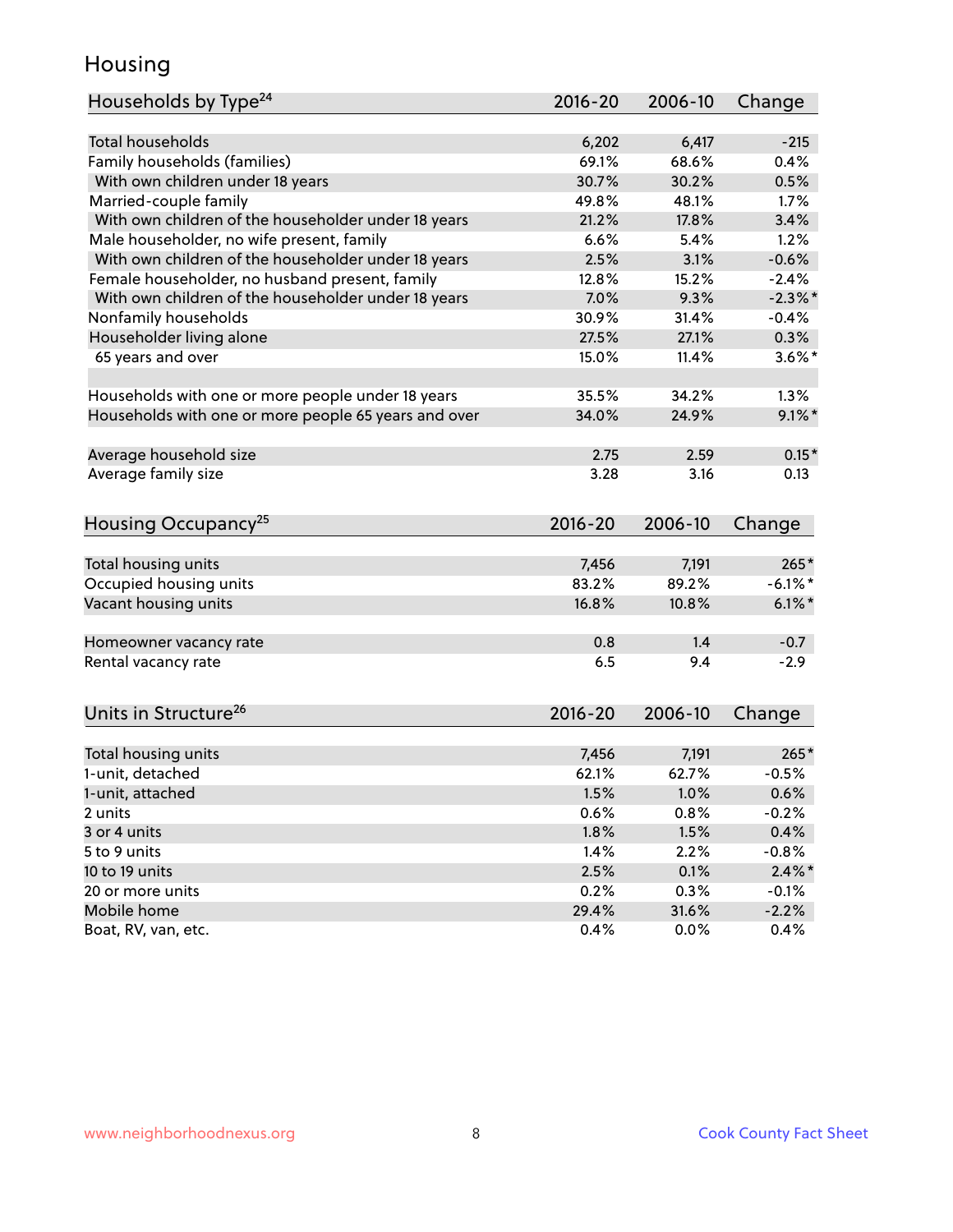# Housing, Continued...

| Year Structure Built <sup>27</sup>             | 2016-20     | 2006-10 | Change      |
|------------------------------------------------|-------------|---------|-------------|
| Total housing units                            | 7,456       | 7,191   | $265*$      |
| Built 2014 or later                            | 1.9%        | (X)     | (X)         |
| Built 2010 to 2013                             | 1.3%        | (X)     | (X)         |
| Built 2000 to 2009                             | 16.8%       | 9.8%    | $7.0\%$ *   |
| Built 1990 to 1999                             | 20.1%       | 26.2%   | $-6.1\%$ *  |
| Built 1980 to 1989                             | 10.3%       | 15.3%   | $-5.0\%$ *  |
| Built 1970 to 1979                             | 20.6%       | 18.9%   | 1.6%        |
| Built 1960 to 1969                             | 11.4%       | 11.0%   | 0.4%        |
| Built 1950 to 1959                             | 6.7%        | 6.9%    | $-0.1%$     |
| Built 1940 to 1949                             | 2.4%        | 2.6%    | $-0.2%$     |
| Built 1939 or earlier                          | 8.4%        | 9.4%    | $-0.9%$     |
| Housing Tenure <sup>28</sup>                   | $2016 - 20$ | 2006-10 | Change      |
|                                                |             |         |             |
| Occupied housing units                         | 6,202       | 6,417   | $-215$      |
| Owner-occupied                                 | 65.6%       | 72.7%   | $-7.1\%$ *  |
| Renter-occupied                                | 34.4%       | 27.3%   | $7.1\%$ *   |
| Average household size of owner-occupied unit  | 2.62        | 2.55    | 0.07        |
| Average household size of renter-occupied unit | 3.00        | 2.71    | 0.29        |
| Residence 1 Year Ago <sup>29</sup>             | $2016 - 20$ | 2006-10 | Change      |
| Population 1 year and over                     | 16,897      | 16,618  | $279*$      |
| Same house                                     | 90.7%       | 82.0%   | $8.7\%$ *   |
| Different house in the U.S.                    | 9.3%        | 17.9%   | $-8.7\%$ *  |
| Same county                                    | 6.6%        | 11.8%   | $-5.2%$ *   |
| Different county                               | 2.7%        | 6.1%    | $-3.4\%$ *  |
| Same state                                     | 2.3%        | 4.8%    | $-2.4%$     |
| Different state                                | 0.4%        | 1.4%    | $-1.0%$     |
| Abroad                                         | 0.1%        | 0.1%    | $-0.0%$     |
| Value of Housing Unit <sup>30</sup>            | $2016 - 20$ | 2006-10 | Change      |
|                                                | 4,068       | 4,667   | $-599*$     |
| Owner-occupied units<br>Less than \$50,000     | 24.0%       | 26.8%   | $-2.9%$     |
| \$50,000 to \$99,999                           | 27.6%       | 35.4%   | $-7.7%$     |
| \$100,000 to \$149,999                         | 20.8%       | 16.9%   | 3.9%        |
| \$150,000 to \$199,999                         | 6.1%        | 12.9%   | $-6.8\%$ *  |
| \$200,000 to \$299,999                         | 14.0%       | 4.4%    | $9.6\%$ *   |
| \$300,000 to \$499,999                         | 5.8%        | 2.8%    | $3.0\%$ *   |
| \$500,000 to \$999,999                         | 1.6%        | 0.0%    | 1.6%        |
| \$1,000,000 or more                            | 0.1%        | 0.8%    | $-0.7%$     |
| Median (dollars)                               | 93,400      | 80,000  | 13,400*     |
| Mortgage Status <sup>31</sup>                  | $2016 - 20$ | 2006-10 | Change      |
|                                                |             |         |             |
| Owner-occupied units                           | 4,068       | 4,667   | $-599*$     |
| Housing units with a mortgage                  | 50.5%       | 63.9%   | $-13.3\%$ * |
| Housing units without a mortgage               | 49.5%       | 36.1%   | 13.3%*      |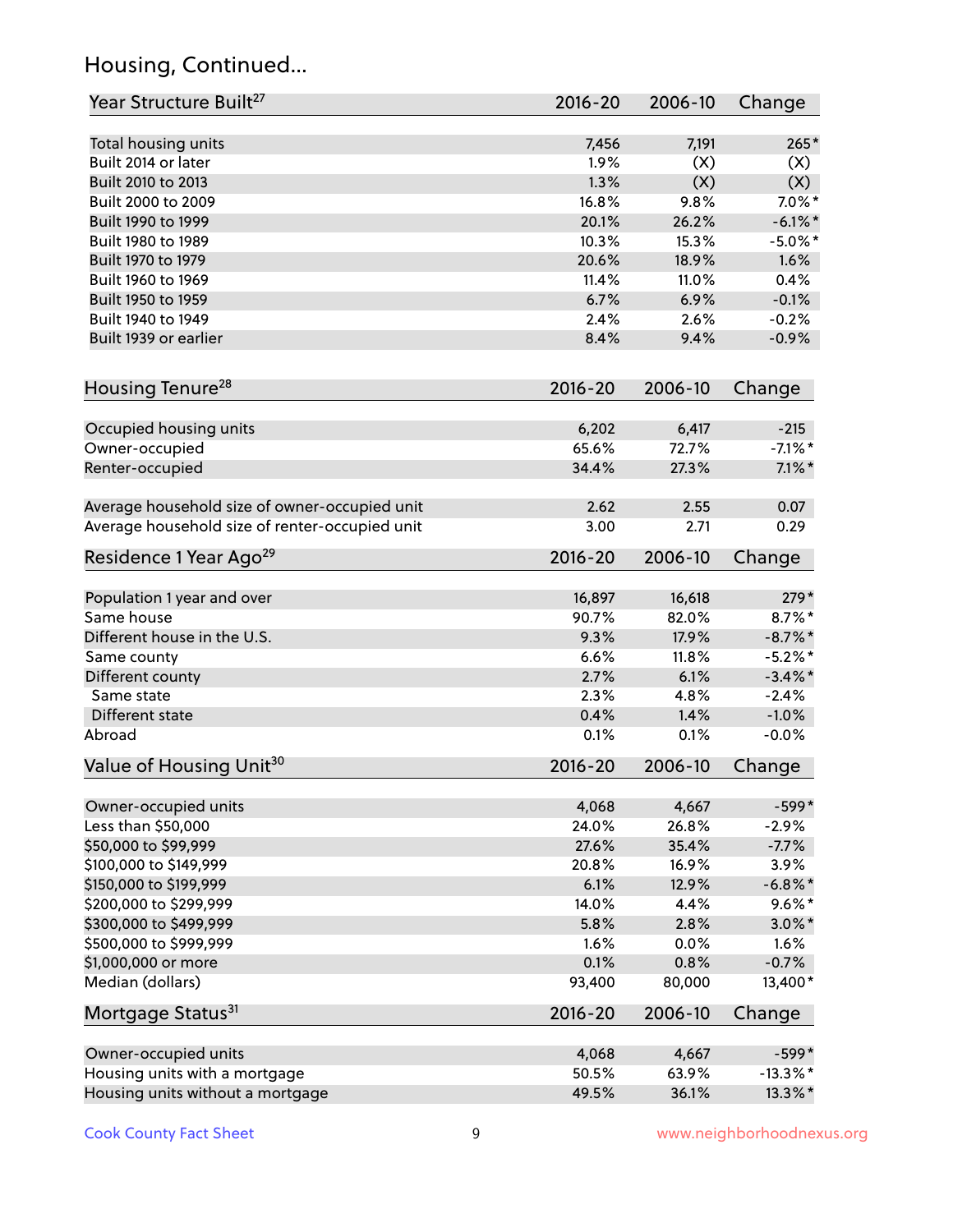# Housing, Continued...

| Selected Monthly Owner Costs <sup>32</sup>                                            | $2016 - 20$ | 2006-10 | Change      |
|---------------------------------------------------------------------------------------|-------------|---------|-------------|
| Housing units with a mortgage                                                         | 2,056       | 2,980   | $-924*$     |
| Less than \$300                                                                       | 0.0%        | 0.0%    | $0.0\%$     |
| \$300 to \$499                                                                        | 3.6%        | 6.3%    | $-2.7%$     |
| \$500 to \$999                                                                        | 40.3%       | 52.3%   | $-12.0\%$ * |
| \$1,000 to \$1,499                                                                    | 29.7%       | 32.0%   | $-2.3%$     |
| \$1,500 to \$1,999                                                                    | 11.5%       | 4.6%    | $6.9\%*$    |
| \$2,000 to \$2,999                                                                    | 14.4%       | 4.8%    | $9.6\%$ *   |
| \$3,000 or more                                                                       | 0.5%        | 0.0%    | 0.5%        |
| Median (dollars)                                                                      | 1,085       | 923     | $162*$      |
| Housing units without a mortgage                                                      | 2,012       | 1,687   | 325         |
| Less than \$150                                                                       | 1.8%        | 6.7%    | $-4.9%$ *   |
| \$150 to \$249                                                                        | 13.4%       | 29.3%   | $-16.0\%$ * |
| \$250 to \$349                                                                        | 27.9%       | 31.3%   | $-3.4%$     |
| \$350 to \$499                                                                        | 35.9%       | 24.8%   | 11.1%       |
| \$500 to \$699                                                                        | 15.0%       | 6.7%    | $8.3\%$ *   |
| \$700 or more                                                                         | 6.1%        | 1.1%    | 4.9%*       |
| Median (dollars)                                                                      | 375         | 300     | $75*$       |
| Selected Monthly Owner Costs as a Percentage of<br>Household Income <sup>33</sup>     | $2016 - 20$ | 2006-10 | Change      |
| Housing units with a mortgage (excluding units where<br>SMOCAPI cannot be computed)   | 2,023       | 2,975   | $-952*$     |
| Less than 20.0 percent                                                                | 38.0%       | 34.9%   | 3.2%        |
| 20.0 to 24.9 percent                                                                  | 17.9%       | 11.1%   | $6.8\%$ *   |
| 25.0 to 29.9 percent                                                                  | 16.7%       | 7.9%    | $8.8\%$ *   |
| 30.0 to 34.9 percent                                                                  | 2.4%        | 9.2%    | $-6.8\%$ *  |
| 35.0 percent or more                                                                  | 25.0%       | 36.9%   | $-12.0\%$ * |
| Not computed                                                                          | 33          | 5       | $28*$       |
| Housing unit without a mortgage (excluding units where<br>SMOCAPI cannot be computed) | 1,961       | 1,673   | 288         |
| Less than 10.0 percent                                                                | 41.3%       | 43.0%   | $-1.7%$     |
| 10.0 to 14.9 percent                                                                  | 18.9%       | 16.1%   | 2.8%        |
| 15.0 to 19.9 percent                                                                  | 13.4%       | 13.6%   | $-0.2%$     |
| 20.0 to 24.9 percent                                                                  | 5.2%        | 8.2%    | $-3.0%$     |
| 25.0 to 29.9 percent                                                                  | 2.5%        | 4.2%    | $-1.7%$     |
| 30.0 to 34.9 percent                                                                  | 4.8%        | 4.4%    | 0.4%        |
| 35.0 percent or more                                                                  | 13.9%       | 10.5%   | 3.4%        |
| Not computed                                                                          | 51          | 14      | $37*$       |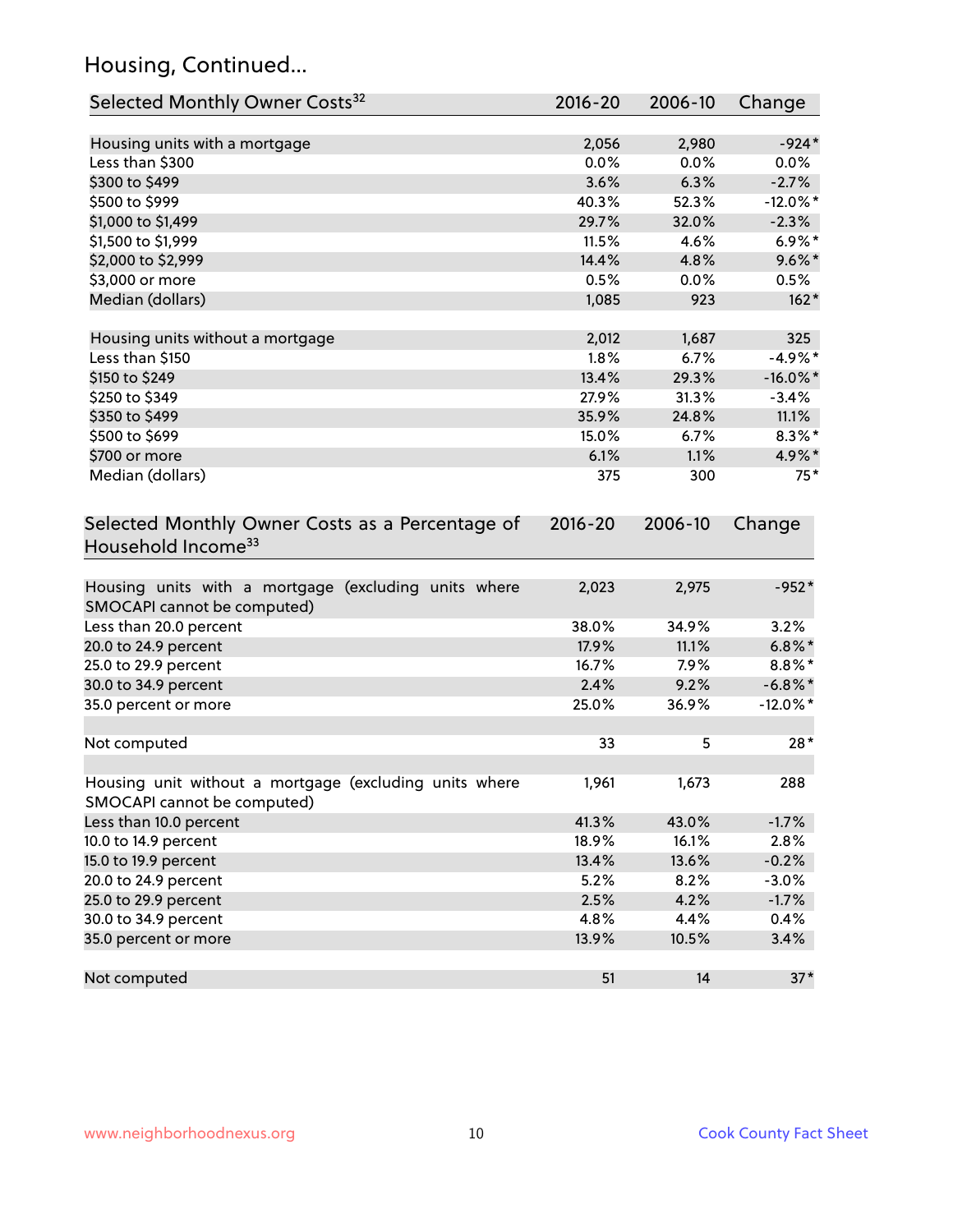#### Housing, Continued...

| Gross Rent <sup>34</sup>                                                       | 2016-20 | 2006-10 | Change      |
|--------------------------------------------------------------------------------|---------|---------|-------------|
| Occupied units paying rent                                                     | 1,828   | 1,449   | $379*$      |
| Less than \$200                                                                | 0.0%    | 7.2%    | $-7.2\%$    |
|                                                                                |         |         |             |
| \$200 to \$499                                                                 | 6.6%    | 20.3%   | $-13.7%$    |
| \$500 to \$749                                                                 | 33.6%   | 33.2%   | 0.4%        |
| \$750 to \$999                                                                 | 38.3%   | 35.6%   | 2.7%        |
| \$1,000 to \$1,499                                                             | 16.2%   | 1.7%    | 14.5%*      |
| \$1,500 to \$1,999                                                             | 4.5%    | 1.7%    | 2.8%        |
| \$2,000 or more                                                                | 0.7%    | $0.3\%$ | 0.4%        |
| Median (dollars)                                                               | 802     | 642     | $160*$      |
| No rent paid                                                                   | 306     | 301     | 5           |
| Gross Rent as a Percentage of Household Income <sup>35</sup>                   | 2016-20 | 2006-10 | Change      |
|                                                                                |         |         |             |
| Occupied units paying rent (excluding units where GRAPI<br>cannot be computed) | 1,698   | 1,403   | 295         |
| Less than 15.0 percent                                                         | 17.8%   | 7.6%    | $10.2\%$ *  |
| 15.0 to 19.9 percent                                                           | 17.8%   | 8.8%    | 9.1%        |
| 20.0 to 24.9 percent                                                           | 2.7%    | 19.5%   | $-16.8\%$ * |
| 25.0 to 29.9 percent                                                           | 8.2%    | 5.8%    | 2.3%        |

30.0 to 34.9 percent 3.8% 8.3% -4.5% 8.3% -4.5% 8.0 percent 3.8% and 3.8% set al. 1.5% 3.8% 3.8% set al. 1.5% <br>35.0 percent or more 3.5% 3.8% 3.8% 3.8% 3.8% 3.8% 3.8% 3.9% 3.8% 3.9% 3.8% 3.9% 3.9% 3.9% 3.9% 3.9% 3.9% 3.9%

Not computed and the set of the set of the set of the set of the set of the set of the set of the set of the set of the set of the set of the set of the set of the set of the set of the set of the set of the set of the set

35.0 percent or more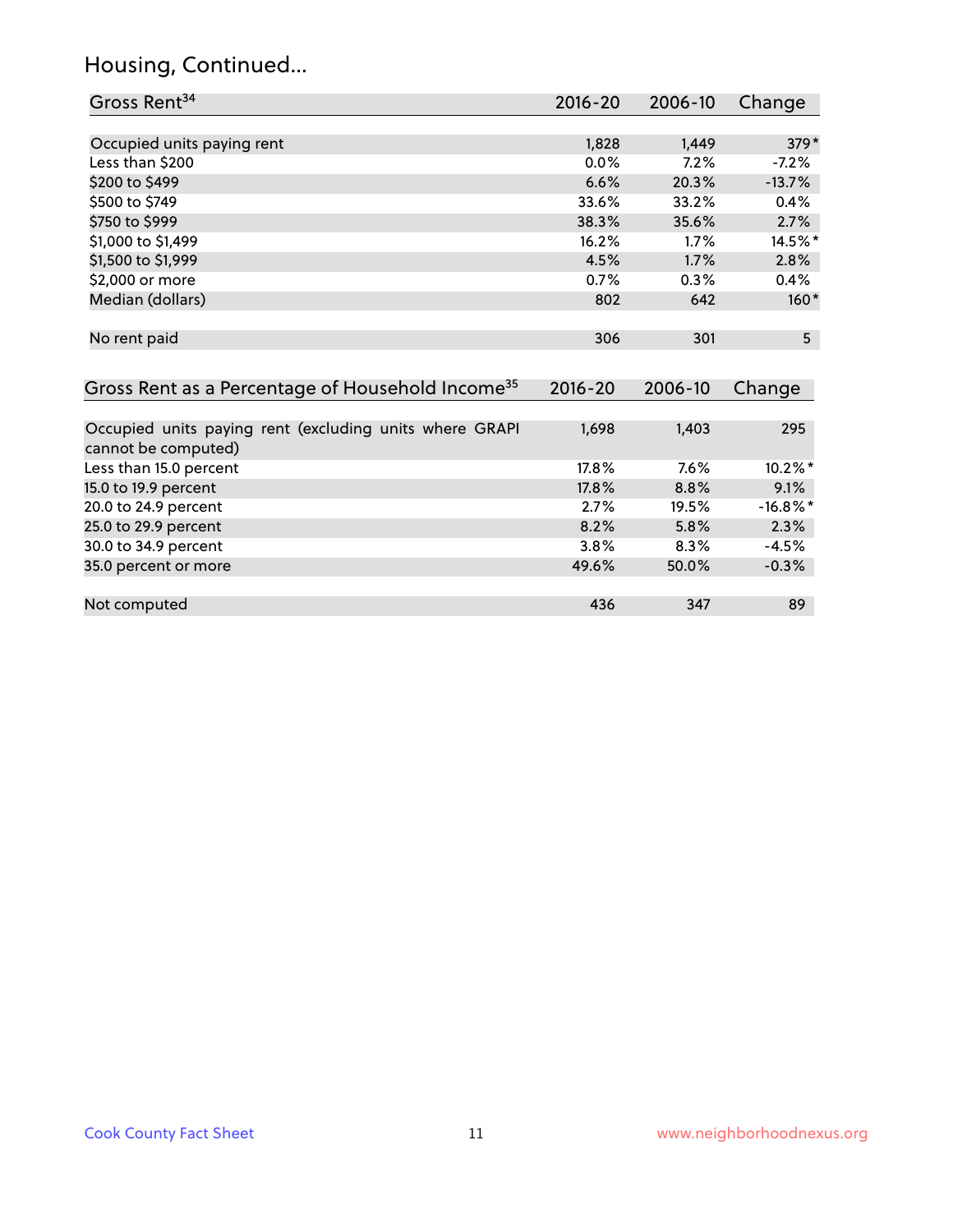# Community Involvement

| Voter Registration and Turnout <sup>36</sup> | 2020   |
|----------------------------------------------|--------|
|                                              |        |
| Active registered voters                     | 10.584 |
| Number voted in Presidential election        | 7.009  |
| Percent voted in Presidential election       | 66.2%  |

## Transportation

| Commuting to Work <sup>37</sup>           | 2016-20     | 2006-10 | Change    |
|-------------------------------------------|-------------|---------|-----------|
|                                           |             |         |           |
| Workers 16 years and over                 | 7,439       | 7,094   | 345       |
| Car, truck, or van - drove alone          | 83.2%       | 76.1%   | $7.1\%$ * |
| Car, truck, or van - carpooled            | 12.6%       | 17.7%   | $-5.2%$ * |
| Public transportation (excluding taxicab) | 0.2%        | 0.1%    | 0.1%      |
| Walked                                    | 0.7%        | 1.2%    | $-0.5%$   |
| Other means                               | 0.4%        | $1.7\%$ | $-1.3%$   |
| Worked at home                            | 2.9%        | 3.1%    | $-0.2%$   |
| Mean travel time to work (minutes)        | 25.5        | 23.0    | $2.6*$    |
| Vehicles Available <sup>38</sup>          | $2016 - 20$ | 2006-10 | Change    |
|                                           |             |         |           |
| Occupied housing units                    | 6,202       | 6,417   | $-215$    |
| No vehicles available                     | 7.2%        | 6.0%    | $1.3\%$   |
| 1 vehicle available                       | 32.0%       | 37.8%   | $-5.8%$   |
| 2 vehicles available                      | 32.3%       | 35.6%   | $-3.4%$   |
| 3 or more vehicles available              | 28.5%       | 20.6%   | $7.9\%$ * |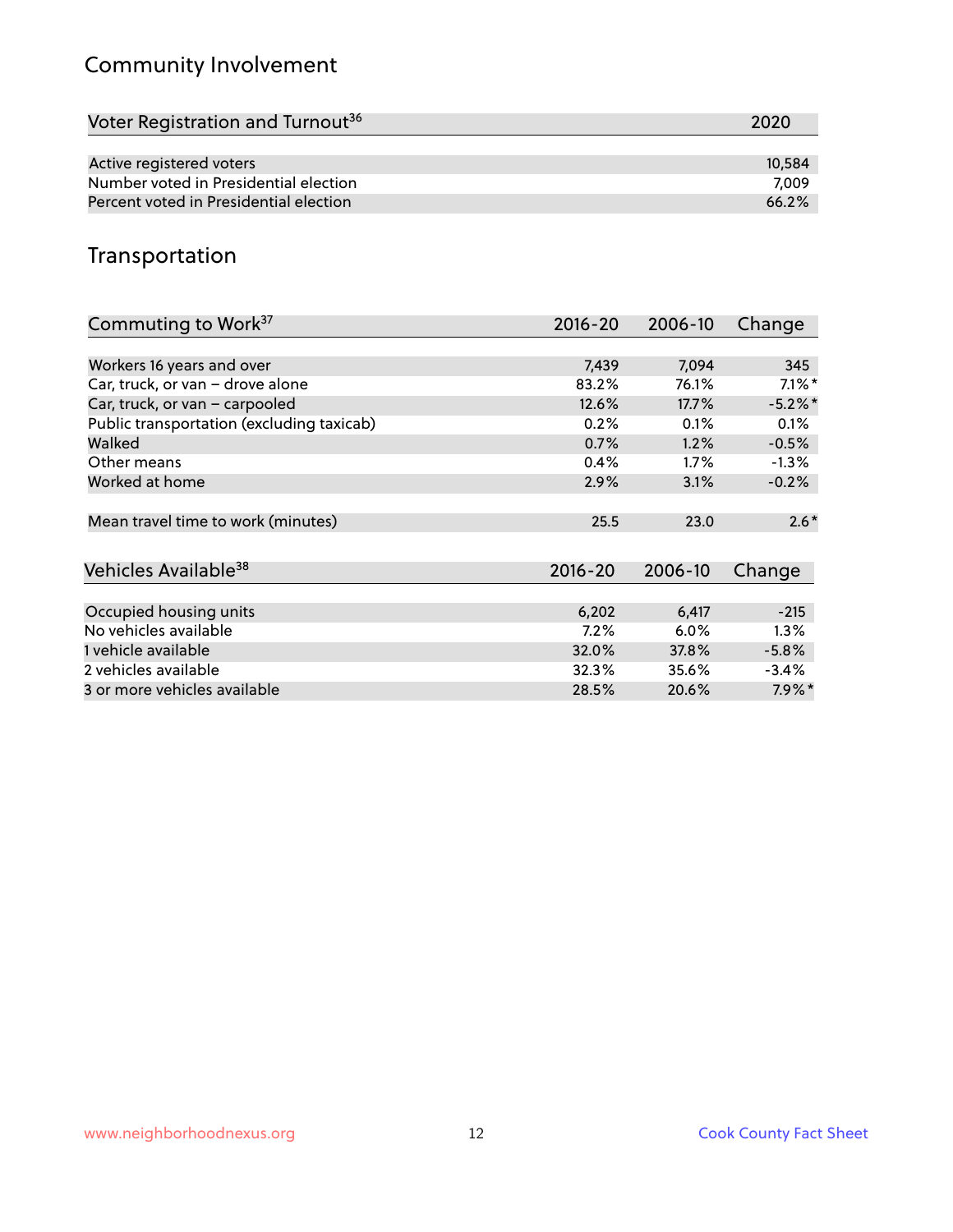#### Health

| Health Insurance coverage <sup>39</sup> | 2016-20 |
|-----------------------------------------|---------|
|-----------------------------------------|---------|

| Civilian Noninstitutionalized Population                | 16,920 |
|---------------------------------------------------------|--------|
| With health insurance coverage                          | 81.1%  |
| With private health insurance coverage                  | 53.4%  |
| With public health coverage                             | 38.0%  |
| No health insurance coverage                            | 18.9%  |
| Civilian Noninstitutionalized Population Under 19 years | 4,643  |
| No health insurance coverage                            | 6.4%   |
| Civilian Noninstitutionalized Population 19 to 64 years | 9,582  |
| In labor force:                                         | 6,812  |
| Employed:                                               | 6,490  |
| With health insurance coverage                          | 72.5%  |
| With private health insurance coverage                  | 32.0%  |
| With public coverage                                    | 5.2%   |
| No health insurance coverage                            | 27.5%  |
| Unemployed:                                             | 322    |
| With health insurance coverage                          | 58.1%  |
| With private health insurance coverage                  | 32.0%  |
| With public coverage                                    | 26.1%  |
| No health insurance coverage                            | 41.9%  |
| Not in labor force:                                     | 2,770  |
| With health insurance coverage                          | 64.3%  |
| With private health insurance coverage                  | 31.8%  |
| With public coverage                                    | 40.9%  |
| No health insurance coverage                            | 35.7%  |

| <b>Health Factors</b> | <b>Most Recent</b> |
|-----------------------|--------------------|
|                       |                    |

| Premature Death (YPLL before age 75 per 100,000 population, age-adjusted) <sup>40</sup> | 10,329.8 |
|-----------------------------------------------------------------------------------------|----------|
| Average number of Physically Unhealthy Days <sup>41</sup>                               | 5.4      |
| Average number of Mentally Unhealthy Days <sup>42</sup>                                 | 5.9      |
| Low Birthweight Births <sup>43</sup>                                                    | 12.2%    |
| Diabetes Prevalence <sup>44</sup>                                                       | 13.8%    |
| HIV Prevalence (per 100,000 population) <sup>45</sup>                                   | 506.3    |
| Rate, Deduplicated ER Visits for Asthma, Ages 0-17 <sup>46</sup>                        | 392.8    |